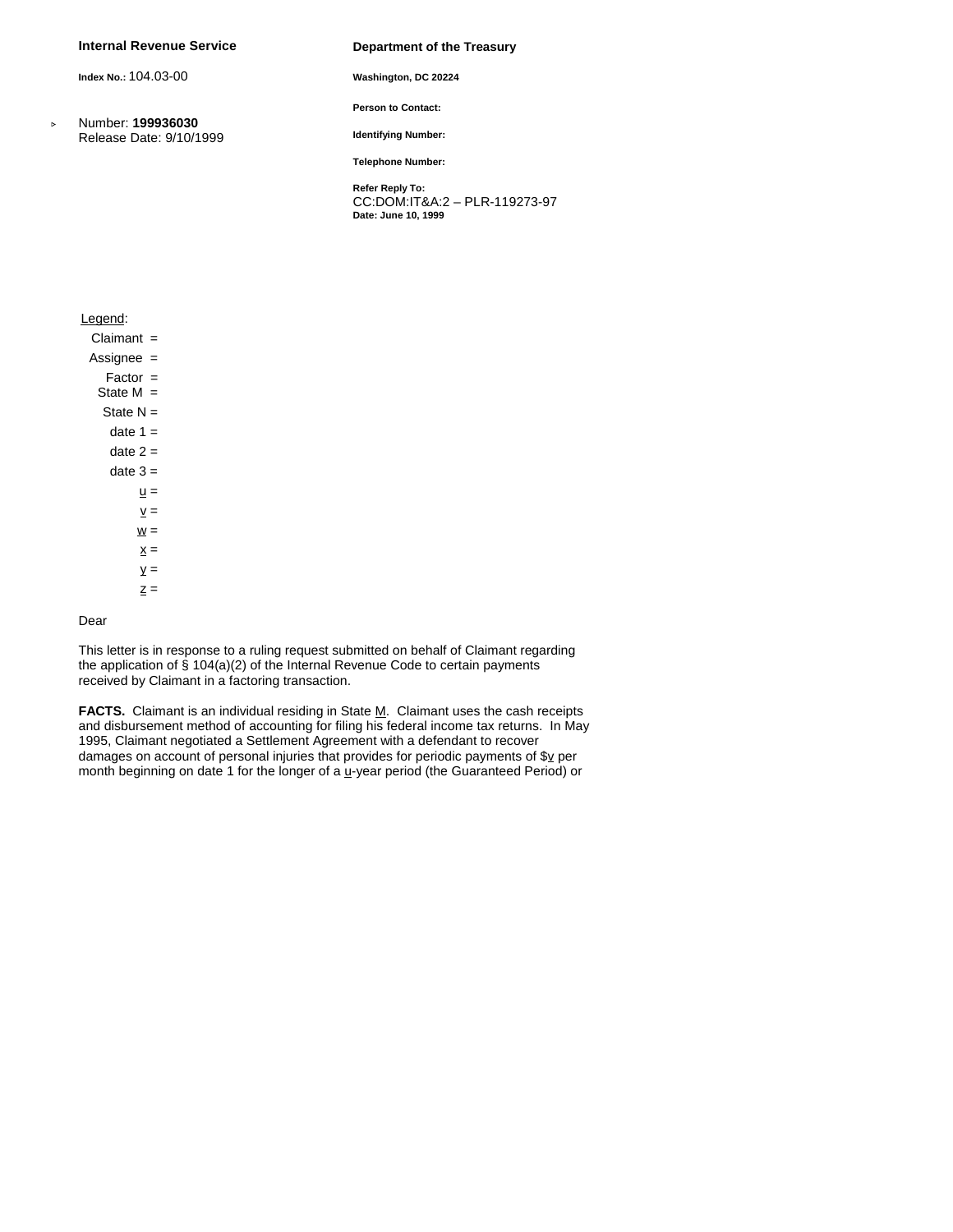2

Claimant's life. You represent that amounts payable under the Settlement Agreement are excludable from Claimant's gross income under § 104(a)(2). Pursuant to the Settlement Agreement, the defendant made an assignment of its periodic payment liability to Assignee in what you represent was a "qualified assignment" under § 130(c). The Settlement Agreement states that Claimant has no right "accelerate or defer said future payments, ... receive the present discounted value of future payments or ... have the power to sell, mortgage, encumber, or anticipate the future payments or any part thereof by assignment or otherwise."

After receiving monthly periodic payments of  $$y$  from Assignee for about 18 months, Claimant entered into a contract with Factor to transfer \$w per month of his rights in the remaining monthly payments during the Guaranteed Period beginning on date 2 to Factor for a lump sum payment of  $\frac{x}{x}$ . This  $\frac{x}{y}$  per month is equal to approximately 80% of the \$v monthly payments. This transfer ("Factoring Transaction") closed during date 3 with Factor issuing checks to Claimant for \$y, because Claimant, not Factor, received the date 2 payment and the three succeeding monthly payments.

As part of the Factoring Transaction, Factor notified Assignee that it was to make the  $s<sub>y</sub>$ monthly payments to Claimant at a new address in care of banks appointed by Factor to receive those payments. Claimant also executed a power of attorney authorizing Factor or its assignee to cash the monthly periodic payment checks issued by Assignee. Thus, after the Factoring Transaction, Factor was to receive the \$v monthly payments from Assignee, retain from each full monthly payment the \$w per month it acquired in exchange for its lump sum \$y payment and then send a check to Claimant in the amount of the \$2 portion of each monthly payment that Claimant did not transfer to Factor. 1

The \$y lump sum that Claimant received is equal to approximately 26 percent of the face amount of the payments acquired by Factor, resulting in a return to Factor of about 20 percent. You represent that Factor has engaged in other factoring transactions and that each of them is individually structured and highly negotiated, both as to the amounts being assigned at each payment interval and the discount rate applied thereto.

You represent that the Factoring Transaction is governed by and is enforceable under the law of State  $\underline{N}$ , and that a court in State  $\underline{M}$  would look to State  $\underline{N}$  law in determining whether the Factoring Transaction is enforceable. For purposes of this ruling we have <sup>a</sup>ssumed but do not decide that the Factoring Transaction is enforceable under applicable state laws.

<sup>1</sup> Assignee has advised Claimant and Factor that it will not honor the assignment of the periodic payments to Factor absent a court order. Thus, Assignee has not made any periodic payments to Claimant or Factor after it made the date 2 payment and the three succeeding monthly payments.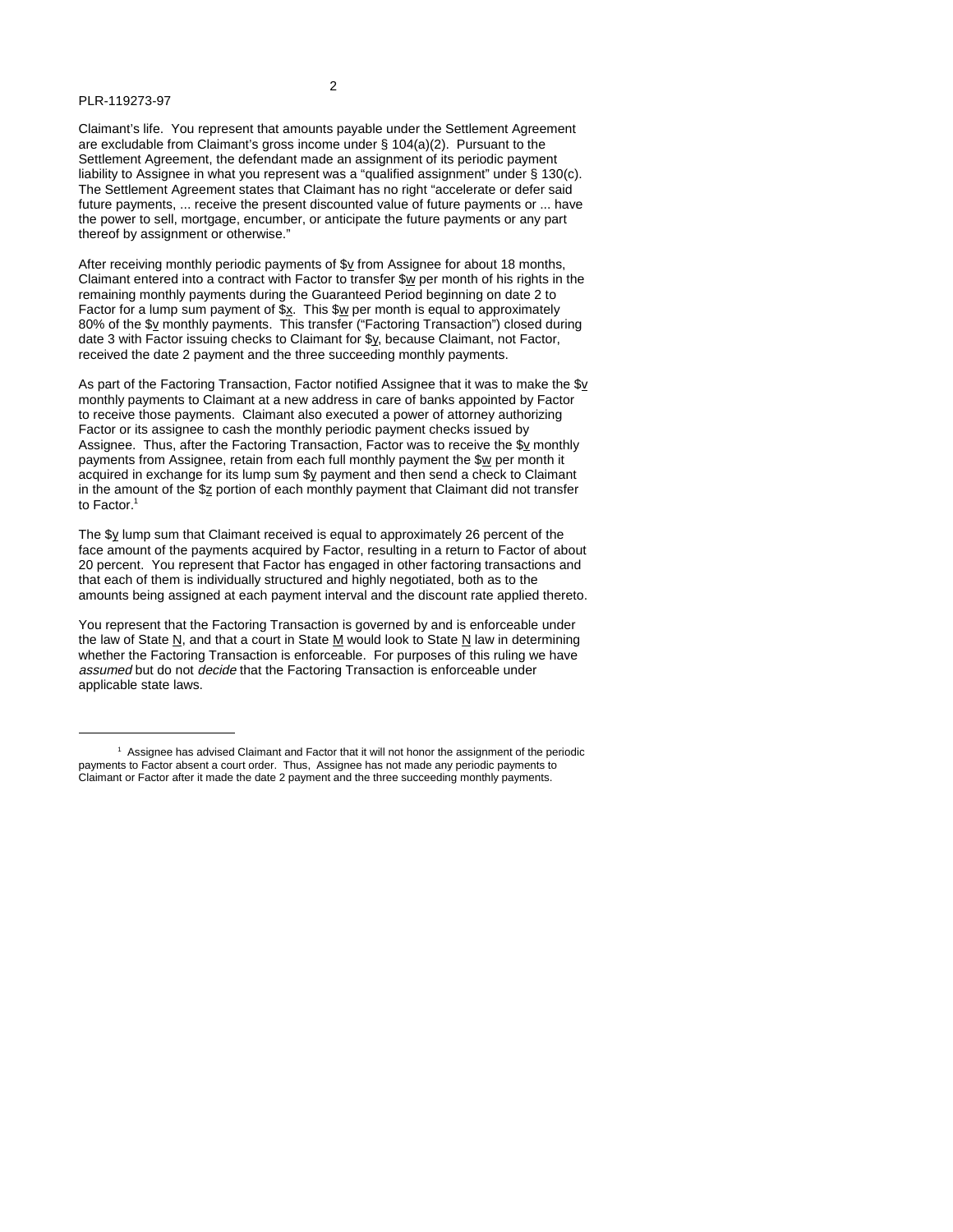Specifically, you request the following two rulings:

1. Lump sum payments paid by Factor to Claimant in exchange for the right to receive a portion of the future payments due to Claimant under the Settlement Agreement constitute damages received on account of personal injuries under former § 104(a)(2).

3

2. Periodic payments paid to Claimant under the Settlement Agreement in excess of the amount assigned by Claimant to Factor will constitute damages received on account of personal injuries under former § 104(a)(2).

**LAW.** Section 61(a) provides that except as otherwise provided in subtitle A, gross income means all income from whatever source derived.

Section  $104(a)(2)$ , as in effect prior to the amendments made by § 1605(a) of the Small Business Job Protection Act of 1996 ("1996 Act"), provided, in general that gross income does not include the amount of any damages received (whether by suit or agreement and whether as lump sums or as periodic payments) on account of personal injuries or sickness. Section 1605(d)(2) of the Act provides that the amendments made by § 1605(a) to § 104(a)(2) do not apply to any amount received under a written binding agreement, court decree, or mediation award in effect on (or issued on or before) September 13, 1995.

Section 451 provides that the amount of any item of gross income shall be included in the gross income of the taxpayer for the taxable year in which received by the taxpayer, unless, under the method of accounting used in computing taxable income, the amount is to be accounted for as of a different period. Section 1.451-1(a) of the Income Tax Regulations likewise provides that under the cash receipts and disbursements method of accounting, income must be included in gross income when actually or constructively received.

Rev. Rul. 79-220, 1972-2 C.B. 74, involves an insurance company that had a continuing obligation to pay an amount monthly to an individual for an agreed period of time in settlement of a suit for personal injuries. The insurance company purchased a single premium annuity from another insurance company as an investment to provide a source of funds to satisfy its obligation to the individual. The ruling holds that the exclusion from gross income provided by § 104(a)(2) applies to the full amount of the monthly payments received by the individual because the individual had a right to receive only the monthly payments and did not have the actual or constructive receipt or the economic benefit of the lump sum amount that was invested to yield the monthly payments. In support of its holding, Rev. Rul. 79-220 cites to Rev. Rul. 72-25, 1972-1 C.B. 127, which relates to a similar arrangement made by an employer to provide for payment of deferred compensation to an employee and concludes that the employee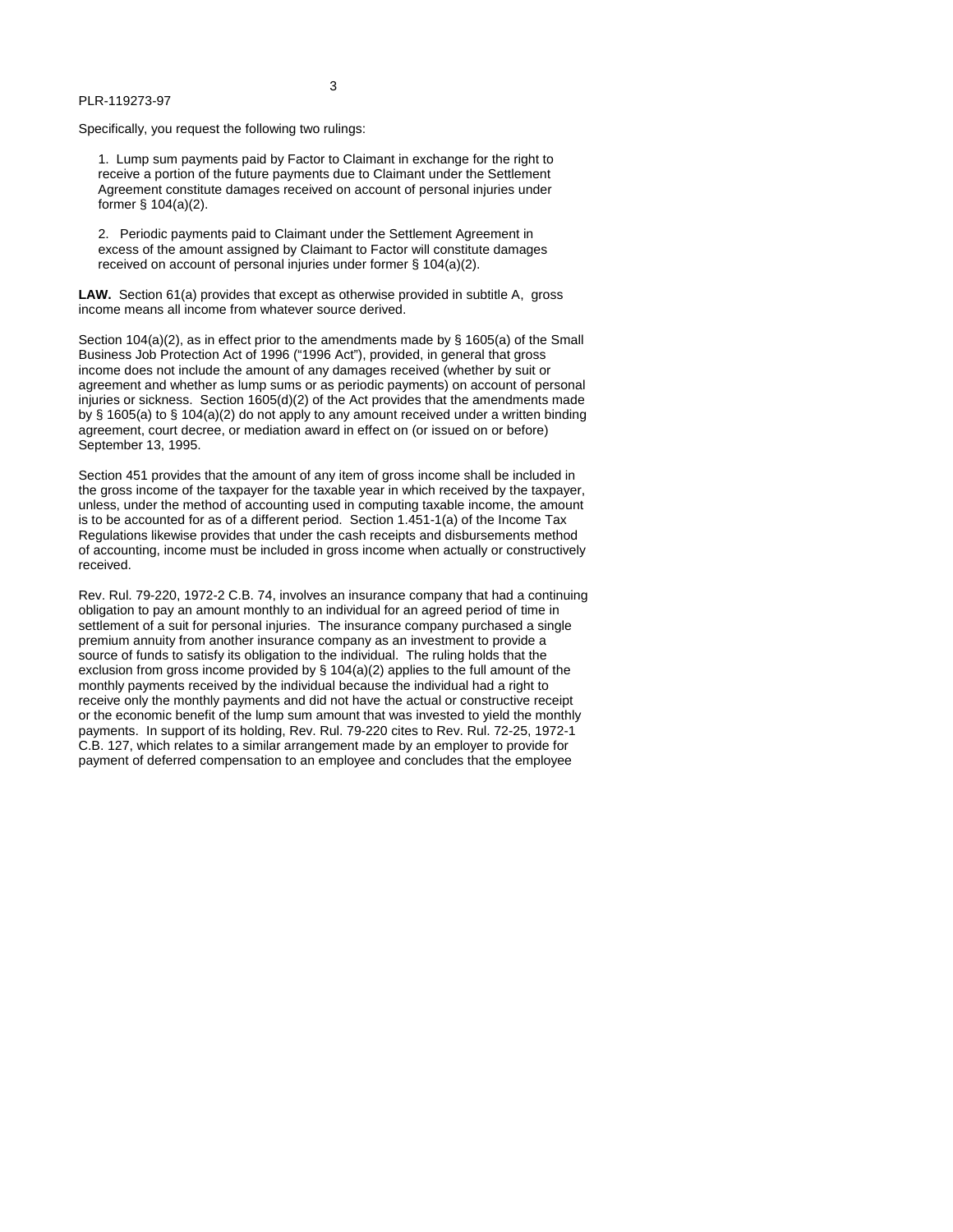includes the compensation in income in the taxable year in which it is actually received or otherwise made available, whichever is earlier.

Amounts that are not taxable under actual or constructive receipt principles, nevertheless, may satisfy the requirements for inclusion in income under the doctrine of cash equivalency. Under this doctrine a taxpayer is treated as having income when the taxpayer receives property that is the "equivalent of cash." Decisions in cases involving cash equivalency have been based on the facts and circumstances of particular cases. In situations where a contract provided for deferred payments and no notes or other evidences of indebtedness were given, the contract rights, which in the situations described were not of a type commonly sold or given as part of a purchase price, were held not to be property and, therefore, not a cash equivalent. Ennis v. Commissioner, 17 T.C. 465 (1951); Johnson v. Commissioner, 14 T.C. 560 (1950). Compare Rev. Rul. 68-606, 1968-2 C.B. 42 (obligor's payments to make future installment payments is a cash equivalent, even though contained only in a contract if the rights under the contract are freely transferable and readily saleable.)

Under § 1.83-7(a) if a nonqualified stock option provided to an employee for services has no readily ascertainable fair market value when granted, the employee defers income realization until the option is exercised or the option is sold or otherwise disposed of at which time the employee realizes <sup>c</sup>ompensation income. See also Rev. Rul. 72-25, supra.

**DISCUSSION.** Claimant settled his personal injury claim in exchange for defendant's obligation to make periodic payments, which was then assumed by Assignee. Claimant has not actually or constructively received the full damage amount. In addition, Claimant did not receive the discounted value of Assignee's future periodic payment obligation because under these facts that payment obligation was in no proper sense the equivalent of cash. Thus, Claimant excluded from gross income the full amount of each monthly payment as Assignee made each payment.

As a result of the Factoring Transaction, Claimant received a \$y lump sum payment in exchange for the sale of his right to receive \$w of each of the remaining monthly periodic payments for the Guaranteed Period, thereby closing the transaction as to that portion of Assignee's periodic payment obligation. In the context of deferred compensation, an employee's sale of a nonqualified stock option without a readily ascertainable fair market value to a third party closes a transaction created when the employer granted the option to the employee and results in income of the same character (i.e., compensation income) to the employee in the year of the sale. Similarly, Claimant's receipt of Factor's lump sum payment in exchange for the sale of his right to \$w of each of the remaining monthly periodic payments closes the May 1995 transaction attributable to that portion of Assignee's periodic payment obligation and results in income of the same character as would have been received absent the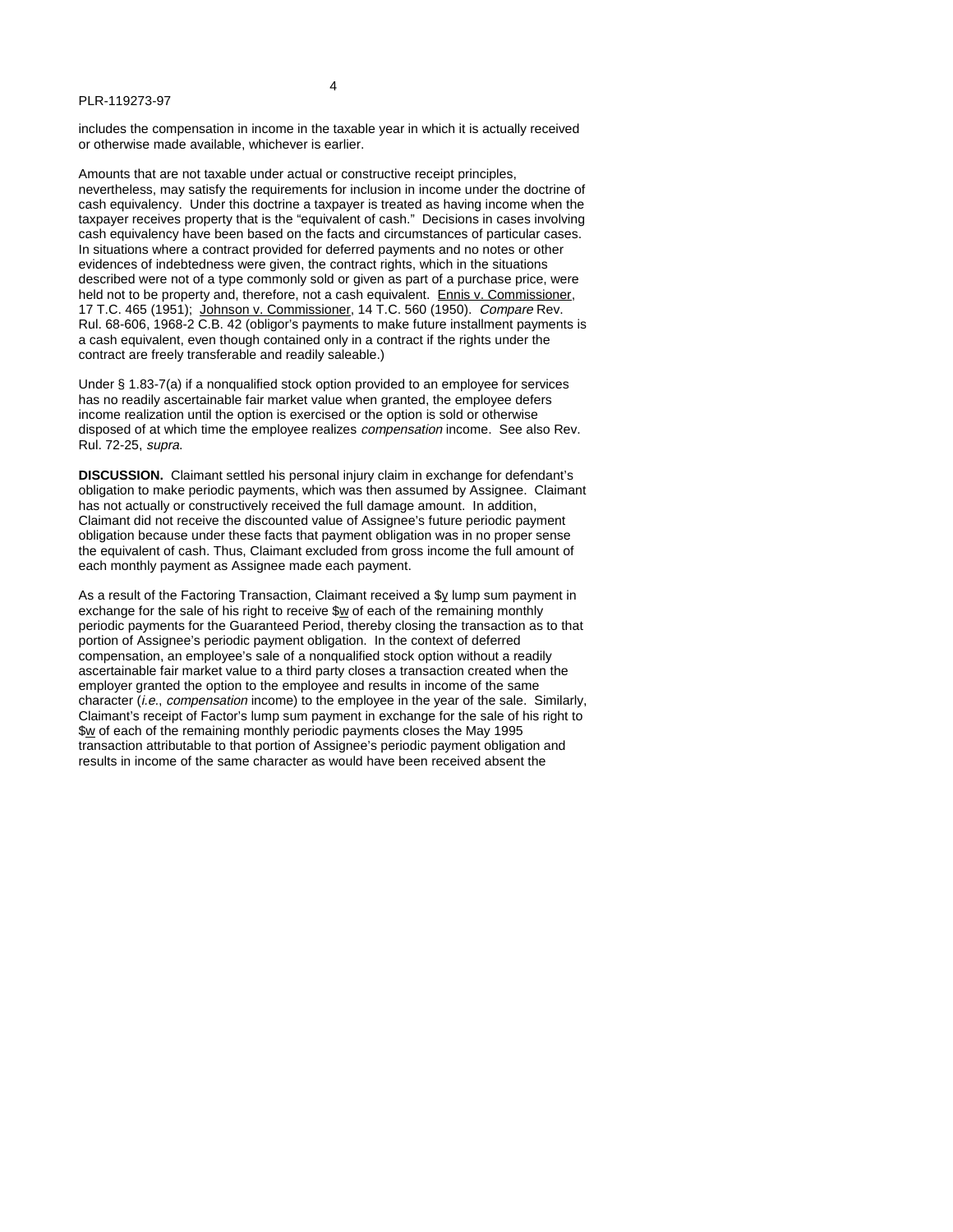5

Factoring Transaction. Thus, the \$y that Factor paid to Claimant in the Factoring Transaction is considered received on account of personal injuries under former § 104(a)(2). The fact that the  $\frac{6}{2}$  lump sum was paid by Factor does not affect its character under § 104(a)(2) in this case in which the Settlement Agreement was not readily saleable and Claimant uses the cash method of accounting. See Rev. Rul. 72- 224, 1972-1 C.B. 30 (cash method seller excludes from income as tax-exempt interest under § 103 that portion of proceeds received from purchaser of state or local governmental obligation attributable to interest accrued prior to sale). See als<sup>o</sup> Rev. Rul. 70-151, 1970-1 C.B. 116.

In addition, Claimant did not transfer to Factor its right to receive  $\Sigma$  per month out of each monthly payment during the Guaranteed Period. However, pursuant to the Factoring Transaction, this  $\frac{2}{2}$  of the monthly  $\frac{2}{3}$  payment will be sent to Claimant in care of a designated bank. Factor will retain  $\frac{\partial w}{\partial x}$  of the monthly payment and will direct that the remaining \$z be remitted to Claimant. Thus, Factor is merely Claimant's agent with respect to the  $\Sigma$  per month of the periodic payments that are paid by Assignee under the Settlement Agreement.

**CONCLUSION.** Accordingly, based strictly on the information submitted and representations and assumptions made, we conclude that:

1. The \$y lump sum payment received by Claimant from Factor pursuant to the Factoring Transaction is damages received on account of personal injuries or sickness under former § 104(a)(2).

2. The \$z monthly periodic payments paid by Assignee and remitted to Claimant by Factor, which were not assigned by Claimant to Factor in the Factoring Transaction are damages received on account of personal injuries or sickness under former § 104(a)(2). Similarly, periodic payments made after the Guaranteed Period, which were not assigned by Claimant to Factor in the Factoring Transaction and that are received by Claimant from Assignee are damages received on account of personal injuries or sickness under former § 104(a)(2).

Except as expressly set forth in the preceding paragraph, no opinions are expressed concerning the tax consequences of the transaction described in this letter under any provision of the Internal Revenue Code. As noted above we have assumed but not decided that the Factoring Transaction is valid under applicable state law. Thus, this ruling shall be considered of no effect retroactively if the Factoring Transaction is not valid under applicable state law.

For two reasons we decline to rule on Claimant's request concerning whether the Factoring Transaction adversely affected Assignee's exclusion under § 130 of amounts it received from defendant to assume the liability to make periodic payments. First,